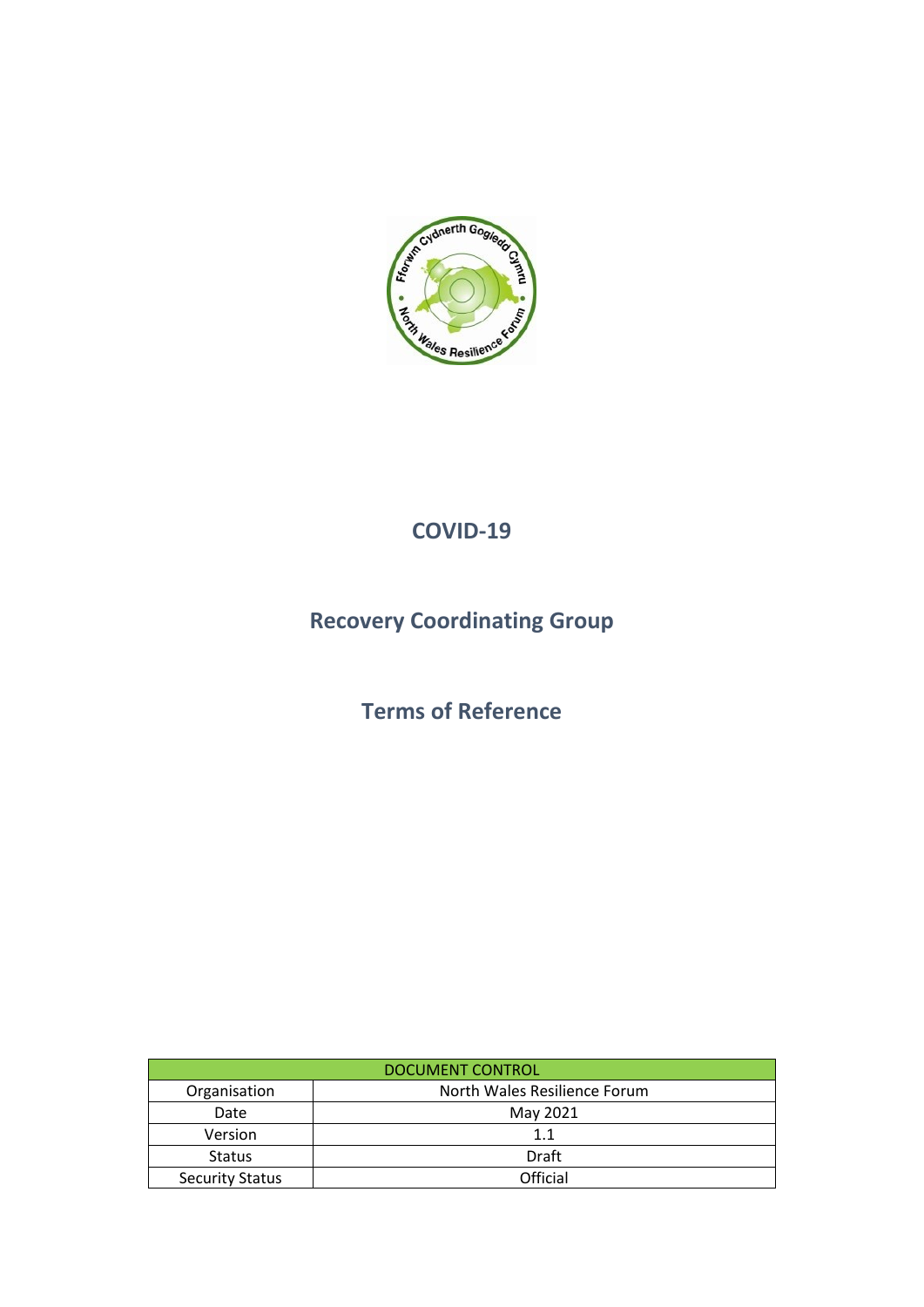#### **Document Control and Distribution**

This Plan is owned by the North Wales Resilience Forum (NWRF) Strategic Coordination Group (SCG) and managed by the NWRF Secretariat. All users are requested to advise the NWRF Secretariat of any change in circumstances that may materially affect this plan.

Details of changes are to be sent to-

| <b>NWRF Secretariat</b>                 | Email: nwrf@nwales-fireservice.org.uk |
|-----------------------------------------|---------------------------------------|
| Pencadlys yr Heddlu/Police Headquarters |                                       |
| Glan Y Don                              |                                       |
| Bae Colwyn/Colwyn Bay                   |                                       |
| Conwy                                   |                                       |
| <b>LL29 8AW</b>                         |                                       |

The distribution of the plan for revision, validation and final issue to end users will be via Resilience Direct (RD).

Document Version:

| <b>Date</b> | Version | Amended by        | Amendment/Comment                                  |
|-------------|---------|-------------------|----------------------------------------------------|
| 21/04/2021  | 1.0     | Supt. Jon Bowcott | Updated to reflect the revised communication links |
| 12/05/2021  | 1.1     | Helen Kilgannon   | Updated to reflect WG reporting                    |
|             |         |                   |                                                    |
|             |         |                   |                                                    |
|             |         |                   |                                                    |
|             |         |                   |                                                    |
|             |         |                   |                                                    |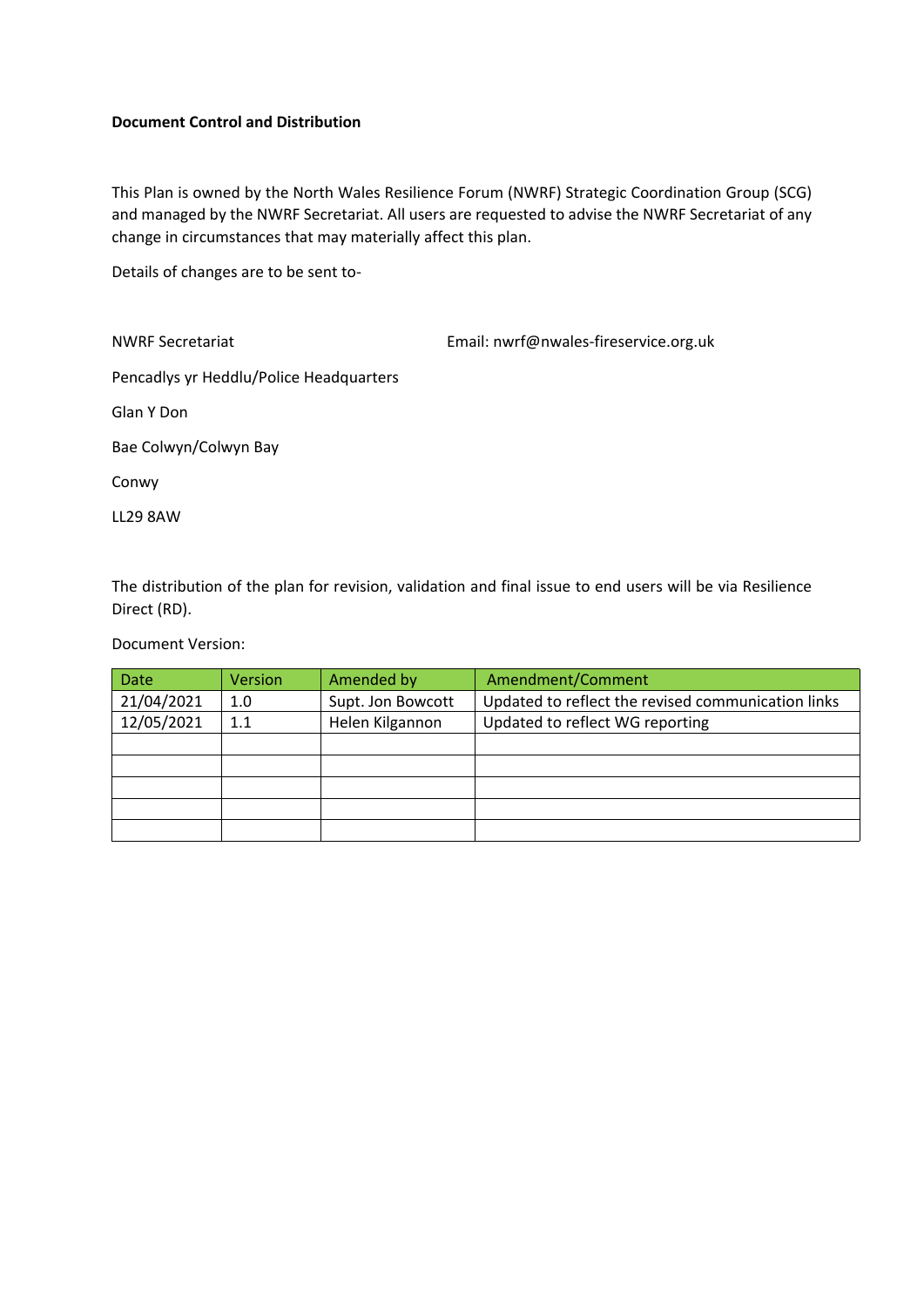### **Recovery Coordinating Group (RCG)**

#### **Terms of Reference**

#### **Terms of Reference**

- 1. To coordinate the development and implementation of a regional recovery strategy which is (1) compliant with the requirements of the Civil Contingencies legislation and guidance and (2) in alignment with Welsh Government strategy
- 2. To assume roles from the handover from the Strategic Coordination Group (SCG) for continuity planning in (a) ongoing specialist work e.g. on Test, Trace and Protect and Vaccination Planning and (b) pandemic modelling and scenario planning
- 3. To maintain a strategic regional situational analysis to inform the development of a consensual recovery strategy
- 4. To advise on a set of aims and objectives to guide recovery
- 5. To work with the local authorities and local partners with their Public Services Boards (PSBs) to maintain local situational intelligence to help inform the local choice of priorities and actions for recovery planning
- 6. To maintain a strategic regional recovery plan and risk register on behalf of the partners
- 7. To advise on the strategic allocation of resources to recovery planning by Governments and partners
- 8. To advise on policy issues and resource needs where the Regional Leadership Board (RLB) and partners can represent the interests of the region
- 9. To maintain tactical oversight of operational structures such as Prevention and Surveillance Groups and convened Incident Management Teams
- 10.To oversee a communications plan to inform and assure partner bodies, stakeholders and the public
- 11.To capture learning from the response phase to inform recommendations for the future improvement of public services
- 12.To develop and oversee an exit strategy for an eventual end to the recovery phase
- 13.To report to and liaise with Welsh Government and Public Health Wales
- 14.To direct tasks to existing regional partnerships wherever possible to make best use of existing partnership governance